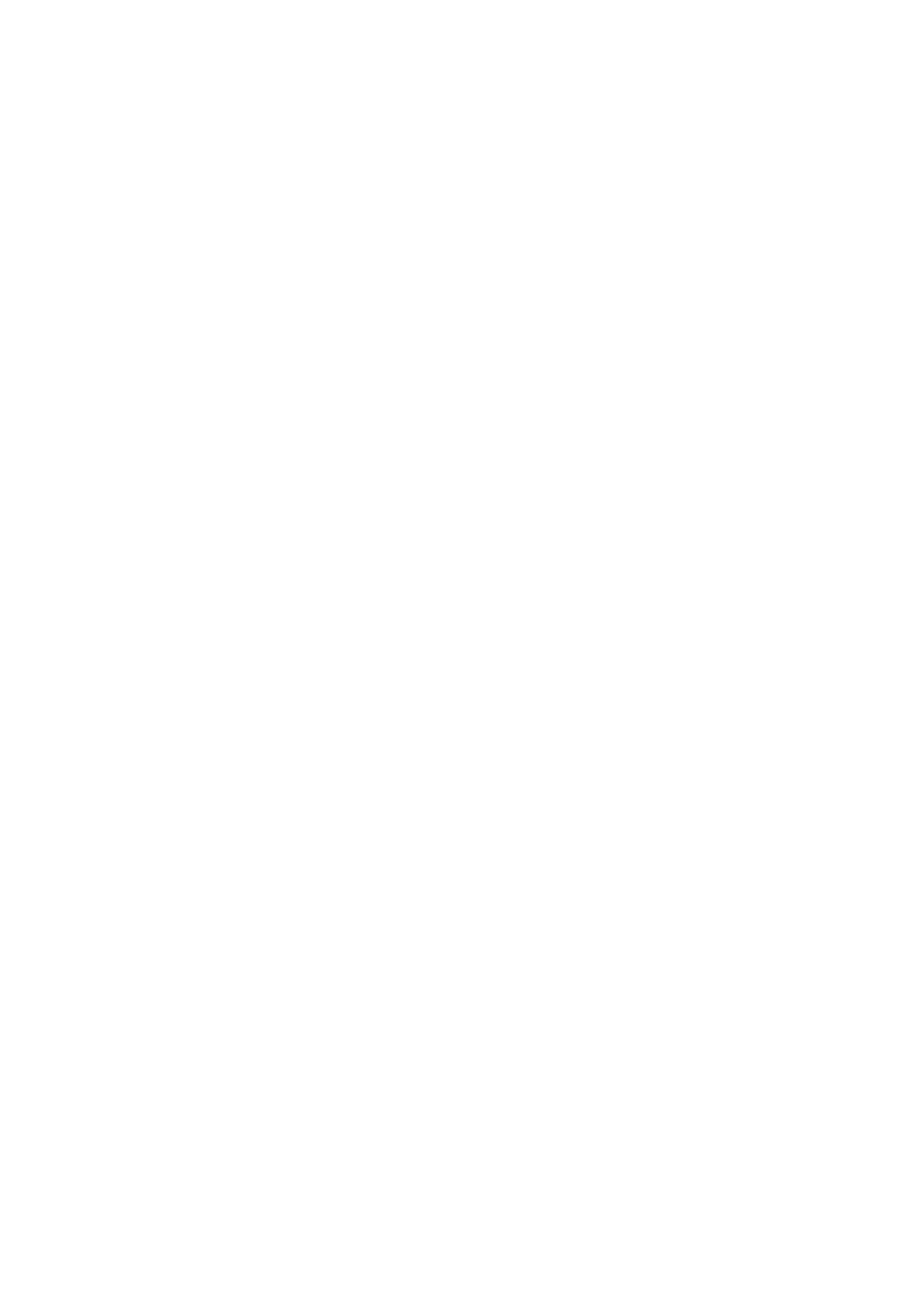# **Content**

| 1.           |               |                                                                       |  |  |
|--------------|---------------|-----------------------------------------------------------------------|--|--|
| $\mathbf{2}$ |               |                                                                       |  |  |
|              | 2.1           |                                                                       |  |  |
|              | $2.2^{\circ}$ | What information was used to rate DOEs and why has this approach been |  |  |
|              |               |                                                                       |  |  |
|              | 2.3           |                                                                       |  |  |
|              | 2.4           |                                                                       |  |  |
|              | 2.5           |                                                                       |  |  |
| 3            |               |                                                                       |  |  |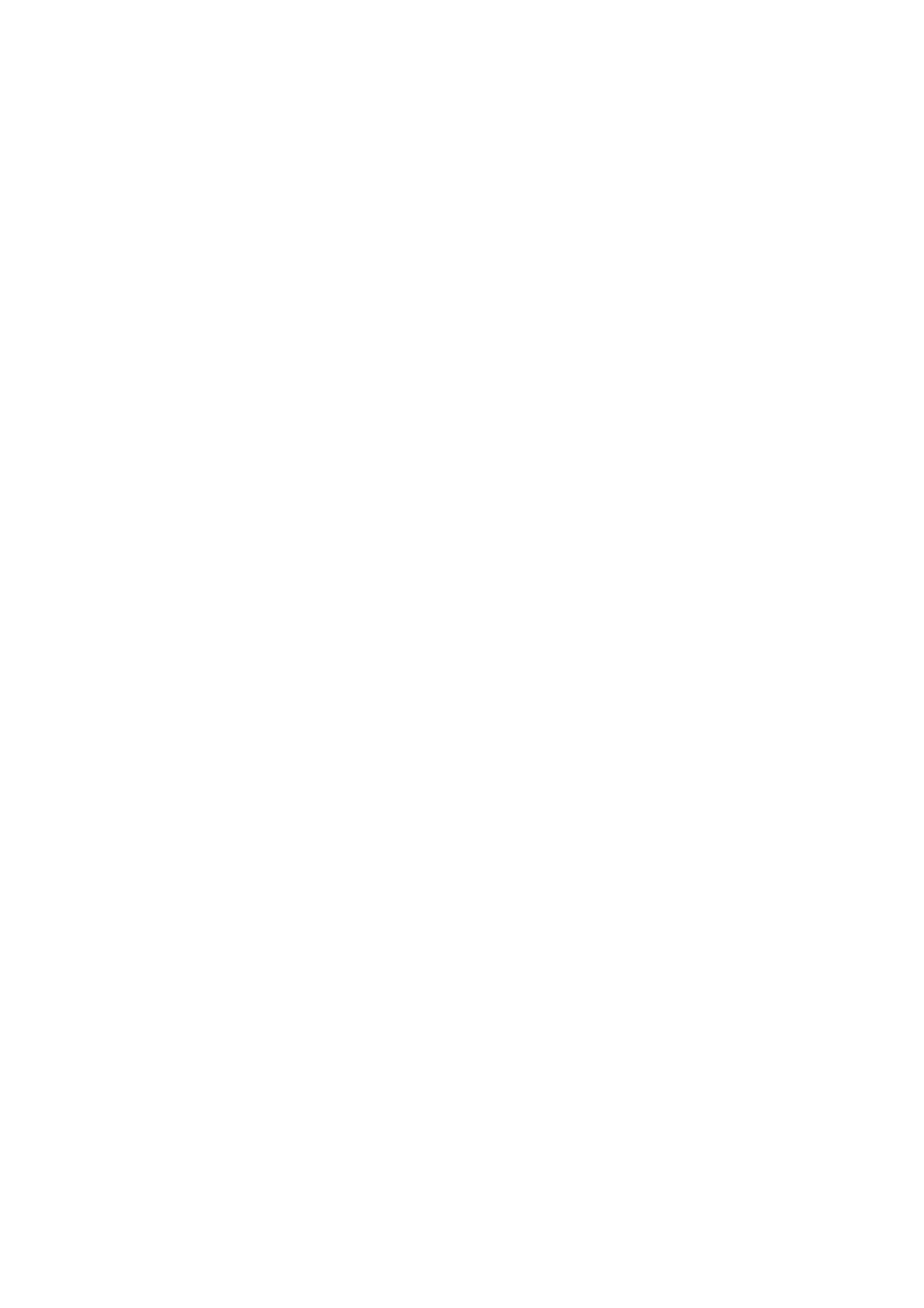## **1 Scope of the rating**

The Clean Development Mechanism (CDM) under the Kyoto Protocol allows the crediting of emission reductions from greenhouse gas (GHG) abatement projects in developing countries. Designated Operational Entities (DOEs) are accredited third party entities that are responsible for evaluating proposed CDM project activities against requirements established by the COP/MOP and the CDM Executive Board (**validation**) and verifying that the monitored emission reductions have actually occurred (**verification**).

On behalf of WWF, Öko-Institut has developed a rating of DOEs. The objective of the rating is to assess to what extent DOEs are fulfilling the requirements and expectations of the CDM Executive Board (EB). Other aspects of the performance of DOEs, such as the costs and timing of their services, are not subject to the rating. The rating aims to provide more transparency to the market with regards to how DOEs are fulfilling the expectations of the CDM EB. A DOE with a higher rating has in the past fulfilled more frequently the expectations of the Board than a DOE with a lower rating.

The results of the rating target different stakeholders. One of the aims is to help project participants in selecting a DOE. A DOE with a high rating had in the past a better performance of getting a project approved by the CDM EB than a DOE with a lower rating. The rating also aims to encourage DOEs to work harder at meeting the expectations of the CDM EB, as a lower rating may present reputational risks. Finally, the rating aims to provide the international community with more transparency about the differences between DOEs in fulfilling the expectations of the CDM EB. This appears important in the light of concerns that have been raised about the performance of some DOEs.<sup>1</sup>

This report describes the methodology used to rate the DOEs (chapter 2) and documents the results of this first rating (chapter 3). WWF intends to regularly update the rating (with relevant amendments made to improve the methodology).

<sup>1</sup> For example, the CDM Executive Board has undertaken spot checks at various DOEs which have revealed serious shortcomings, such as non-conformities of the DOEs with regard to "competencies to perform validation and verification functions" and "compliance with CDM requirements". In November 2008, the accreditation of the DNV was suspended and reinstated in February 2009.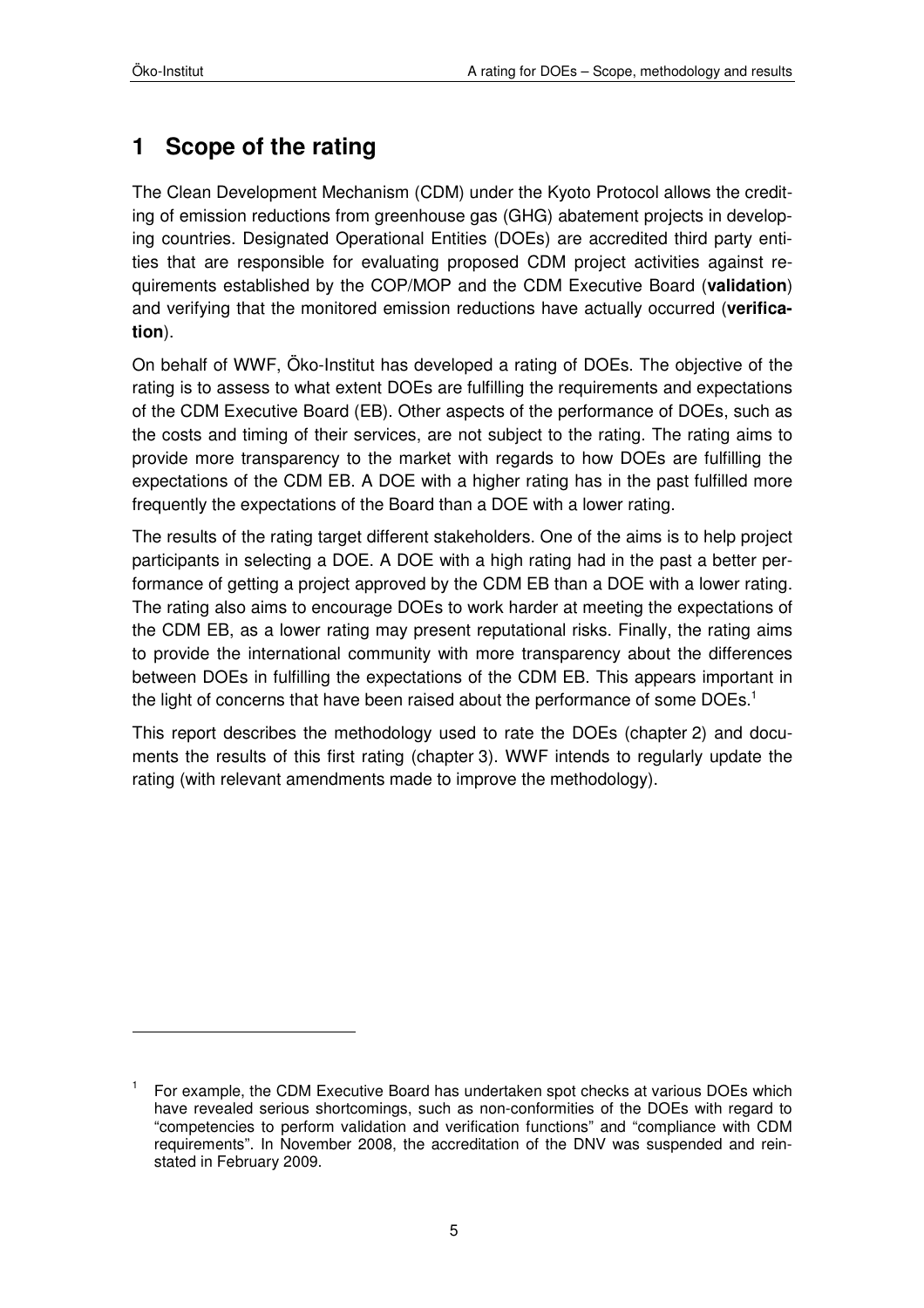## **2 Methodological approach**

### **2.1 What is the role of DOEs?**

Under the CDM, Designated Operational Entities (DOEs) are accredited by the CDM EB and are responsible for ensuring that proposed CDM project activities meet all requirements established by the COP/MOP and the CDM EB. In this respect, DOEs can be regarded as an extended arm of the CDM EB. They are contracted and paid by developers and operators of CDM projects for two types of services:

- **Validation.** Validation is the independent evaluation of a project activity by the DOE against the requirements established by COP/MOP and the CDM EB. The information provided in the Project Design Documents (PDDs) forms the basis for the validation process. At the end of the validation process, the DOE either accepts the project if all requirements are met and outstanding issues are solved, or determines that the project can not be validated positively. If accepted, the project is forwarded to the CDM EB for registration.
- **Verification.** Verification is the assessment by the DOE that a CDM project activity has achieved the emission reductions claimed in monitoring reports. The information provided in monitoring reports forms the basis for the verification process. At the end of the verification process, the DOE either confirms that the quantity of emission reductions claimed in the monitoring reports have been achieved or determines that the emission reductions can not be verified. If the emission reductions are confirmed, a request for issuance of Certified Emission Reductions (CERs) is sent to the CDM EB.

#### **2.2 What information was used to rate DOEs and why has this approach been chosen?**

Several methodological approaches for a rating of DOEs have been explored in the development of this rating. A questionnaire, including the proposed approach and other options, was sent to DOEs and other market stakeholders. In total, the questionnaire was sent to 33 market participants and 10 responses have been received. Based on the answers to the questionnaire, a methodology for the first rating published in 2009 was developed. WWF intends to regularly update the rating. The methodology used in future ratings should be amended to take into account the experience gained with this first rating and any additional information that becomes available.

For this first rating, the basis for the rating of DOEs is a statistical evaluation of decisions by the CDM EB on requests by DOEs for registration of a project. The rationale for a statistical evaluation of EB decisions on requests by DOEs is that the number of reviews or rejections of projects by the EB may over longer timer periods and over many projects express to what extent the DOEs live up to the expectations of the EB. For example, a DOE with a high percentage of projects being rejected fails on average more frequently to meet the requirements and expectations of the Board and should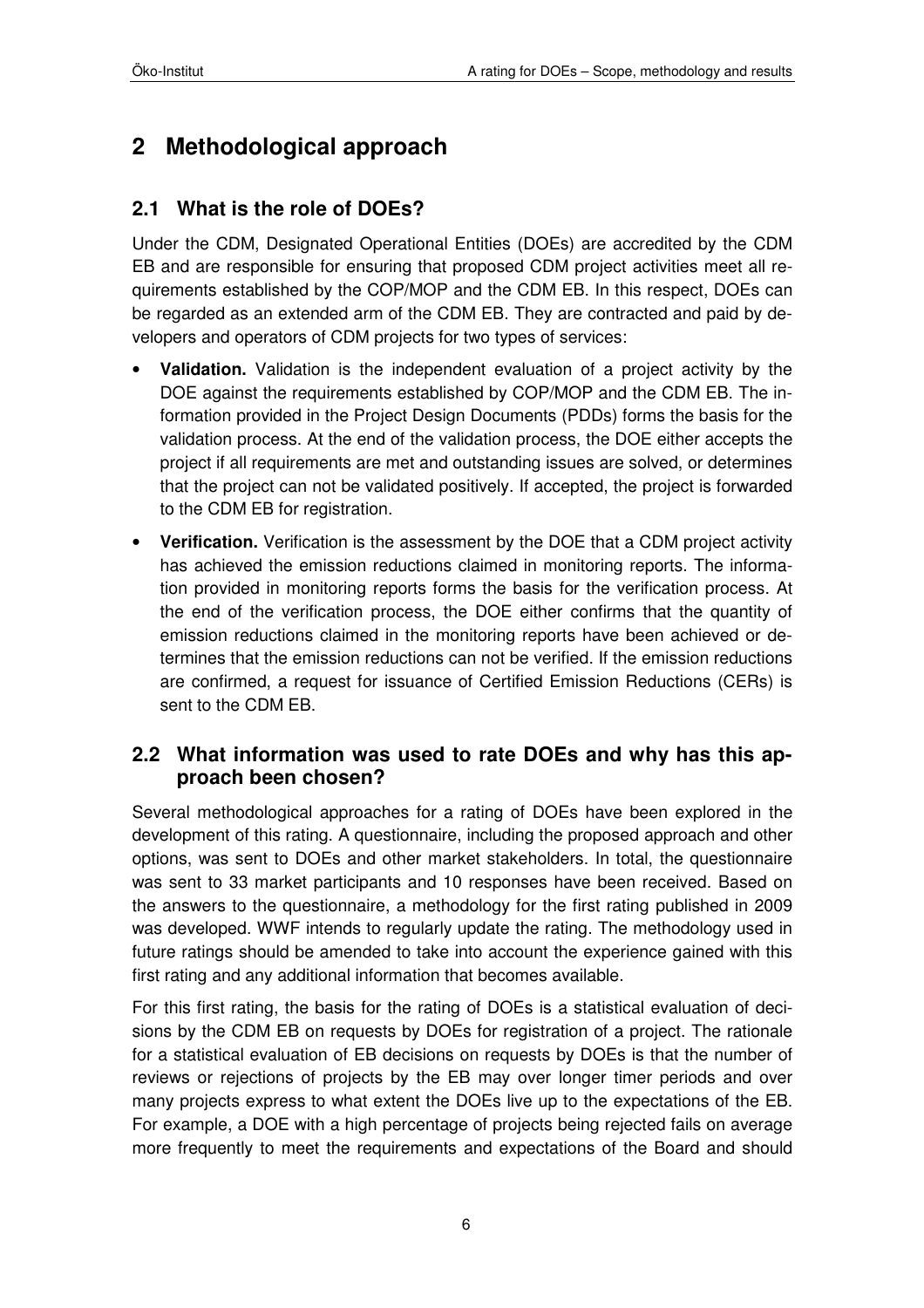thus have a lower rating than a DOE with a low percentage of projects being rejected. Similarly, if the CDM EB requires that corrections have to be made to a PDD or a validation report before the project can be registered, one can argue that the DOE has not ensured a sufficiently transparent or correct documentation of the project or the validation process. A key advantage of this approach is that it allows the rating to be established on publicly available information. This makes the rating transparent and reproducible.

Several other approaches for DOE ratings have been assessed. An evaluation of validation and verification reports was explored but appears difficult. Information provided in validation and verification reports is often not sufficient to objectively assess the performance of DOEs. Validation reports sometimes make only general statements or repeat information in the CDM-PDD. This does not allow the reader to understand whether and how the DOE has assessed key assumptions of the proposed CDM project. Currently, only the EB and its support structure have access to additional information (e.g. provided in the review process) in order to make a judgement on whether all requirements by the Board have been met. This may change in the future due to the adoption of the validation and verification manual (VVM) by the CDM EB.

The evaluation of decisions by the EB on requests for issuance of CERs could be a future amendment to the rating. Currently, requests for issuance are more difficult to use for a several reasons: in a number of cases, the review of requests for issuance may be related to shortcomings during the validation process. It is thus difficult to clearly identify whether a review or rejection of an issuance request relates to deficiencies of the DOE that has validated the project or the DOE that is verifying emission reductions. Another difficulty is that the EB has not yet adopted guidance regarding how differences between the CDM-PDD and the actual implementation of the project activity should be dealt with. A number of issues raised during the verification of emission reductions may relate to such differences.

The use of surveys to assess the performance of DOEs (e.g. a survey sent to project participants) poses considerable challenges. The performance of a DOE may vary depending on the country, the sectoral scope or the methodology. A survey would thus need to ensure that the participants selected were representative with regards to the overall project portfolio. This may be very challenging. Moreover, the views of the market participants on what is a good performance of a DOE may not necessarily correspond to the expectations of the CDM EB. Finally, project participants that have had a bad experience with a DOE for reasons not related to the registration process may understandably respond to questions on the performance of the DOE in a biased way.

A decision by the CDM EB to reject a project or to seek corrective action can have different reasons. In some cases, the DOE may have clearly breached rules set by the EB. In other cases, the decision may be a result of a different interpretation of requirements between the DOE and the EB. For this reason, it was explored whether the rationale of decisions by the CDM EB could be used to identify cases where the DOE did clearly not follow rules already established by the EB. However, this approach proved to be difficult as well. The reasons for decisions, as documented in reports by the CDM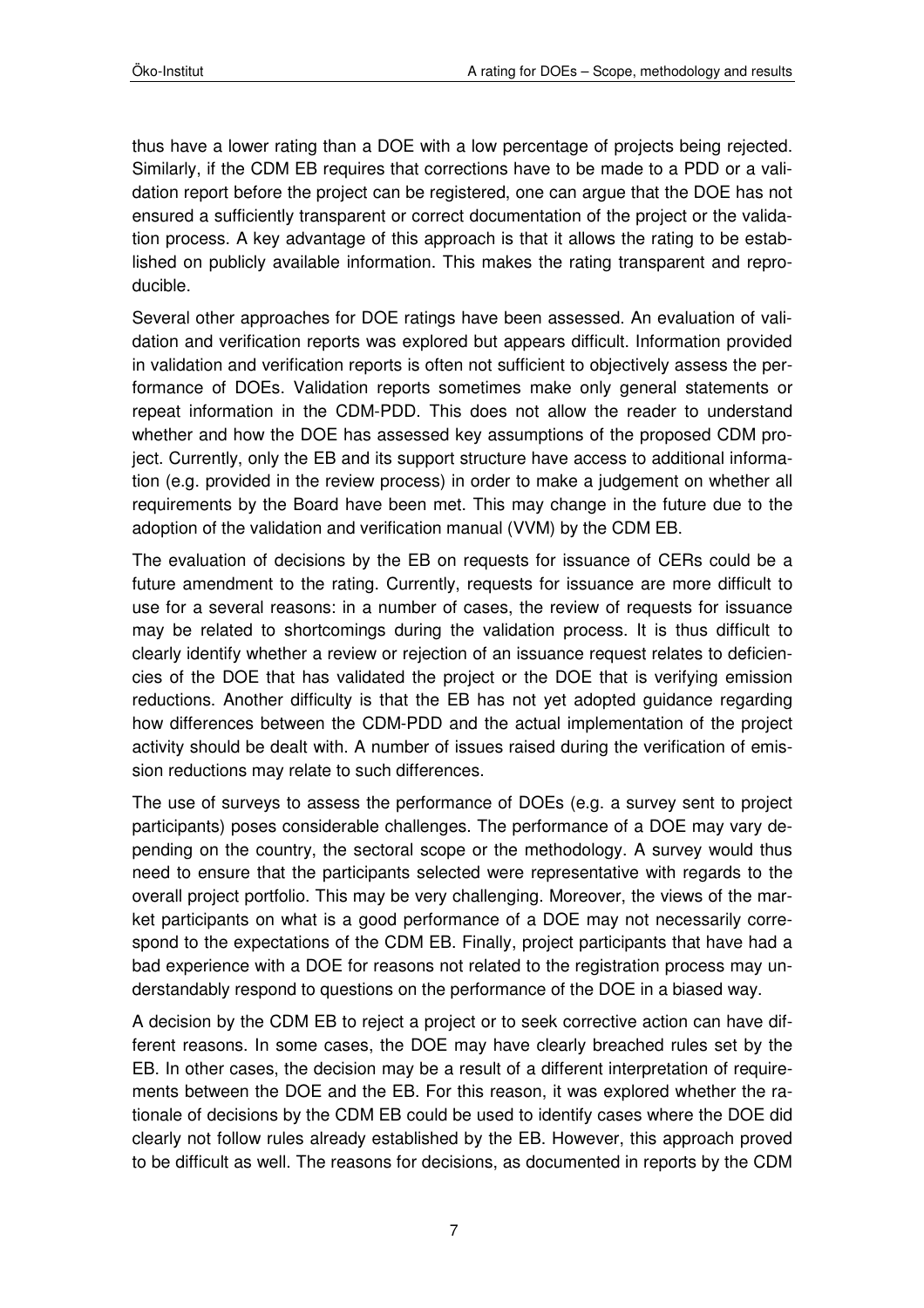EB, are often quite vague and do not provide clear enough information on the exact issues. In addition, in a number of cases, the DOE did not meet specific requirements set by the EB but, as these requirements were only adopted very recently, they could not yet be considered by the DOE in the validation process.

Another approach could be an evaluation of the validation and verification decisions by each DOE. One could argue that a DOE that has never validated a project negatively could have a lower scrutiny in checking the requirements by the CDM EB compared to a DOE that rejects a number of projects. However, a key problem is that information on negative validation decisions by DOEs is not publicly available. Moreover, some projects are never validated negatively but remain pending for a considerable time or are withdrawn by the project participants. For example, this may apply if the project participants can not provide the necessary additional documentation to validate the project positively. Another difficulty is that some DOEs have a pre-screening procedure and do not let projects into the validation process which have a high risk of a negative validation, whereas other DOEs merely accept any project. Some DOEs operate only in some countries and can only validate projects in certain sectors. This may result in different qualities of the PDDs being submitted to different DOEs and consequently to different rates of negative validation opinions due to reasons that are outside the control of the DOE. In conclusion, whether a project is validated positively or not depends considerably on the project participants and not only on the DOE. Therefore, the number of negative validation decisions does not seem a good indicator for the performance of DOEs.

A rating based on decisions by the CDM EB clearly has some shortcomings. An important weakness is that the decision-making of the Board is not always consistent. The COP/MOP has repeatedly requested that the Board improve its decision-making processes. However, since April 2007 the UNFCCC secretariat has systematically assessed each project and strives to ensure a consistent approach. Therefore, ratings should only be based on projects that requested registration after 31 March 2007.

Another difficulty is that the rules regarding how DOEs should actually validate projects are not yet fully clear. For example, the validation and verification manual (VVM) was only adopted in November 2008. Also other important guidance has only been adopted recently or is still under consideration, such as the guidance on investment analysis or the guidance on how the CDM should be considered in the decision to proceed with a project. As a result, DOEs face considerable uncertainty with respect to the requirements and expectations of the CDM EB. For example, a DOE may face a rejection of a project because new guidance by the CDM EB is emerging which was not yet available when the validation opinion was formed. This problem is important but will become less relevant in the future, as more and more guidance for DOEs is emerging. In developing the rating it was evaluated whether and how such influences could be factored out but the approaches tested were either difficult to implement or did not significantly influence the result of the rating.

In summary, despite some shortcomings, the decisions by the CDM EB on requests for registration by DOEs currently appear to be the best available means to evaluate to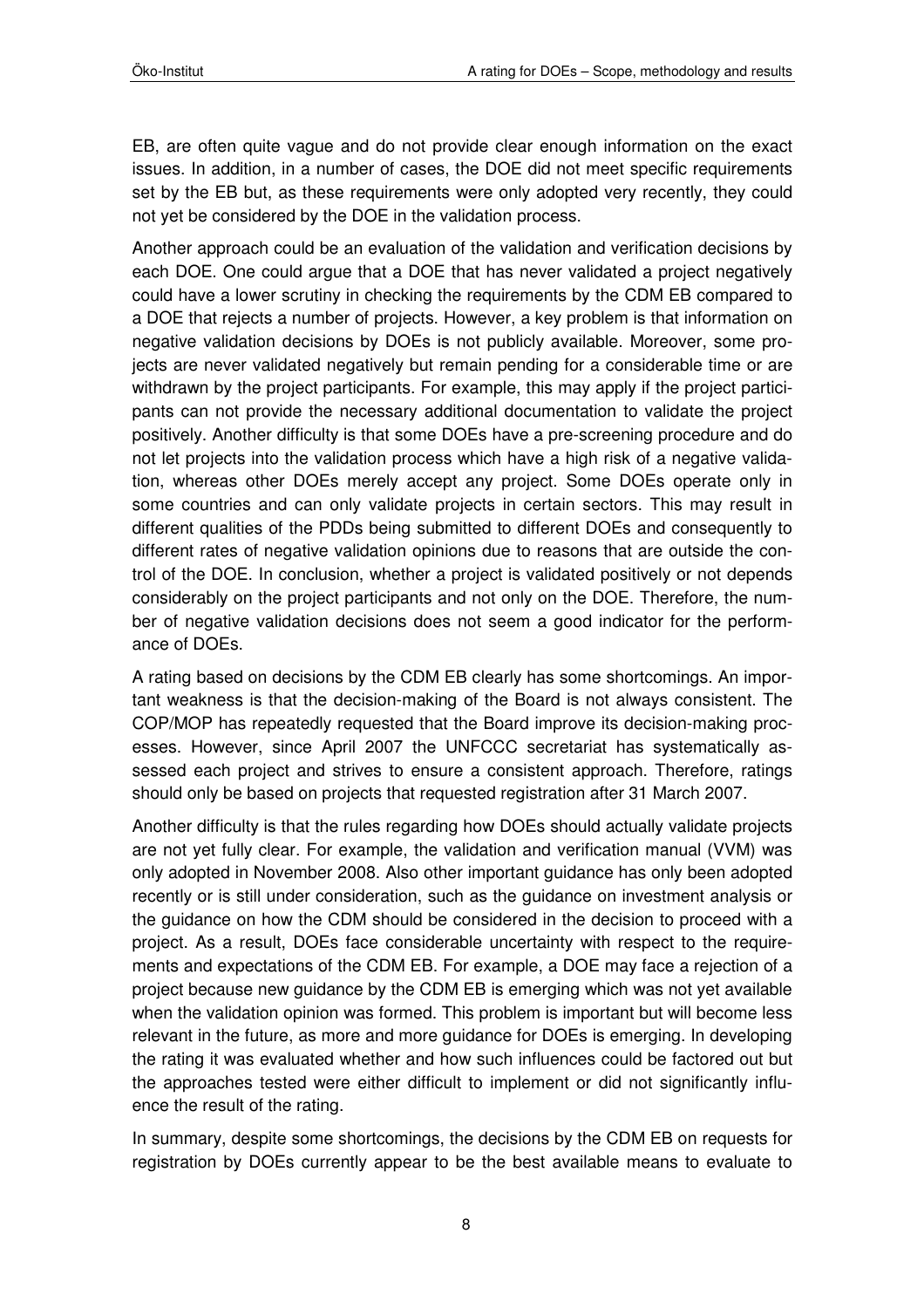what extent DOEs are living up to the expectations of the CDM EB. The first rating only considers decisions on requests for registration and decisions on the suspension or withdrawal of accreditation but may be amended in the future by other indicators, such as decisions on requests for issuance of CERs, decisions on conducting spot checks or other publicly available information.

### **2.3 How are decisions on registration requests used in the rating?**

A request for registration of a CDM project can be processed through various pathways. Figure 1 illustrates the current project approval process. The final outcome of a registration request is that a project is a) registered, b) rejected or c) withdrawn or not resubmitted by the DOE and the project participants (PPs). The latter case – withdrawal of a project or no re-submission by a DOE and the project participants – is not considered in the rating. In such cases, it is usually the decision of the project participants to withdraw a project activity and a final judgment whether the DOE has lived up to the expectations of the Board appears difficult.



Figure 1: Decision pathways for requests for registration

There are several different routes to a registration or rejection of a project. A CDM project is automatically registered (**route A**), unless a review of the project is requested by three members of the Board or a Designated National Authority (DNA) involved in the project. If the issues raised in the request for review are straight-forward to address, the PPs and the DOE have the opportunity to correct these issues. If the resubmitted documentation is deemed appropriate by the UNFCCC secretariat and the Chair of the CDM EB, the project is displayed as registered on the UNFCCC website **(route B)**. If the resubmitted documentation is not deemed appropriate or if issues identified in the request for review can not be addressed immediately but require consideration by the Board, the project is put on the agenda of the next meeting of the Board. The Board then has the following options. It can: a) register the project without any further requirements (**route C**), b) decide to undertake a review of the project (path on the left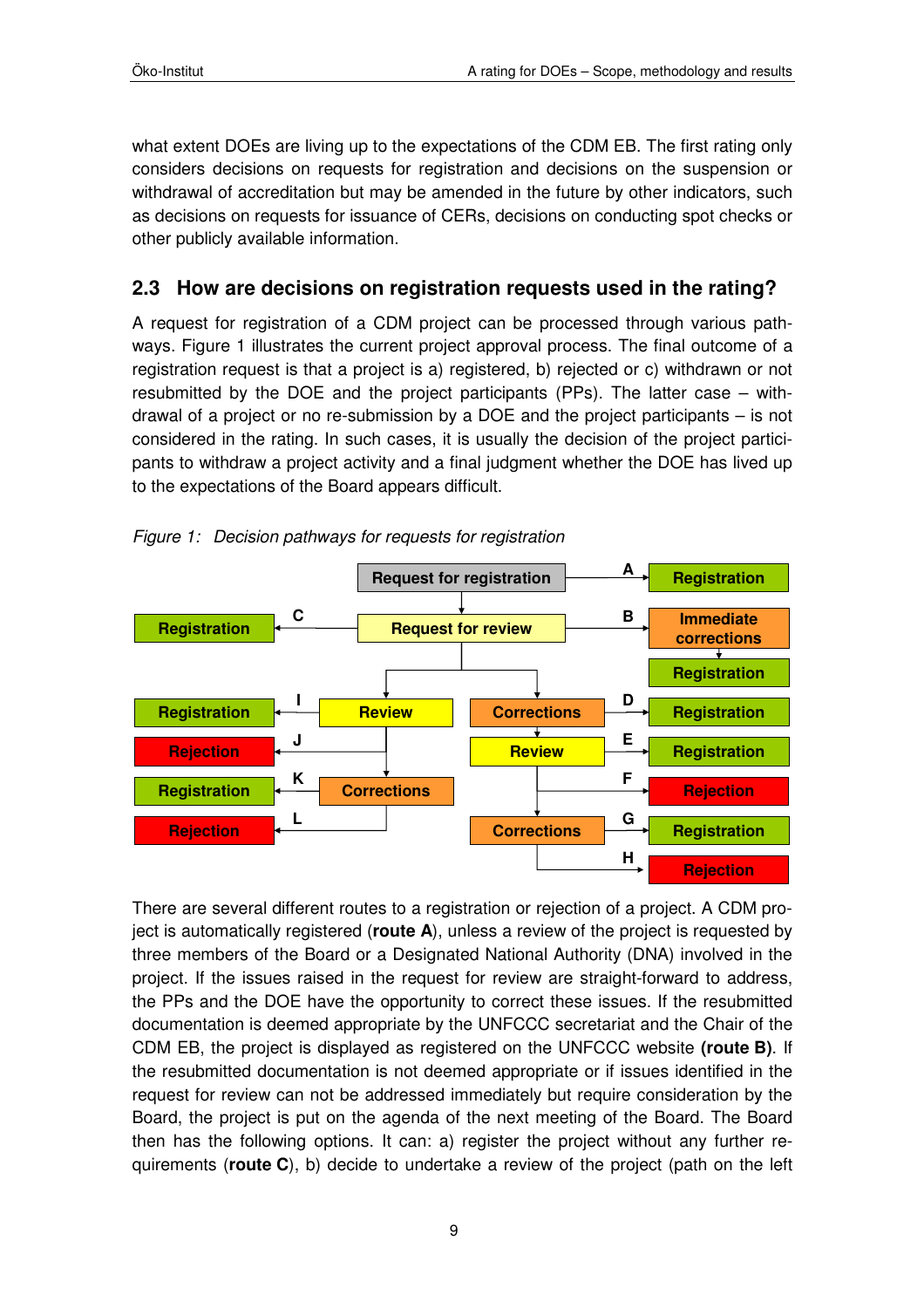hand side of Figure 1) or c) request the DOE and the PPs to make corrections to the PDD and the validation report (path on the right hand side of Figure 1).

If the EB requests corrections, the PPs and the DOE can re-submit a corrected PDD and a corrected validation report within 12 weeks. If the corrections are deemed appropriate by the Chair of the Board, the project is registered (**route D**). If corrections are not deemed appropriate by the Chair of the Board, he can decide to put the case on the agenda of the next Board meeting where the Board can decide to register the project or undertake a review of the project. Based on the outcome of the review, the Board can decide to register the project (**route E**), reject the project (**route F**), or request the DOE and the PPs to make corrections to the PDD and the validation report. In the latter case, the PPs and the DOE can again re-submit a corrected PDD and a corrected validation report within 12 weeks. If the corrections are deemed appropriate by the Chair of the Board, the project is registered (**route G**). If corrections are not deemed appropriate by the Chair of the Board, he can decide to put the case on the agenda of the next Board meeting where the Board can decide to register the project (again **route G**) or to reject the project (**route H**).

If the EB undertakes a review of the project, it can again decide among three options: a) register the project without any further requirements (**route I**), b) reject the project (**route J**), or c) request the DOE and the PPs to make corrections to the PDD and the validation report. In the latter case, the PPs and the DOE can re-submit a corrected PDD and a corrected validation report within 12 weeks. If the corrections are deemed appropriate by the Chair of the Board, the project is registered (**route K**). If the corrections are not deemed appropriate by the Chair of the Board, he can decide to put the case on the agenda of the next Board meeting where the Board can decide to register the project (again **route K**) or to reject the project (**route L**).

The rating evaluates for each DOE how the EB decided on its registration requests. The EB decisions are then weighted according to their seriousness of the failure of the DOE to fulfil the requirements and expectations of the EB. As the judgement to what extent a DOE failed to fulfil the expectations with a certain EB decision is subjective, the questionnaire sent to DOEs and market participants asked the participants to weight the different EB decisions and to justify their judgment. The following considerations were raised in responses to the survey:

- The final outcome on the registration request should play an important role. Most participants believe that a rejection should be weighted significantly more seriously than a registration – whatever the pathway a project took to a registration or a reiection.
- Some participants argued that an indicator for the performance of the DOE is the number of opportunities the DOE needed to supply additional information or correct information. For example: in case of route B or route C (immediate registration following a request for review), the DOE needed only one opportunity to satisfy the EB. In contrast, in the case of route G, the DOE needed several opportunities to correct an issue: it had the possibility to submit additional information after the re-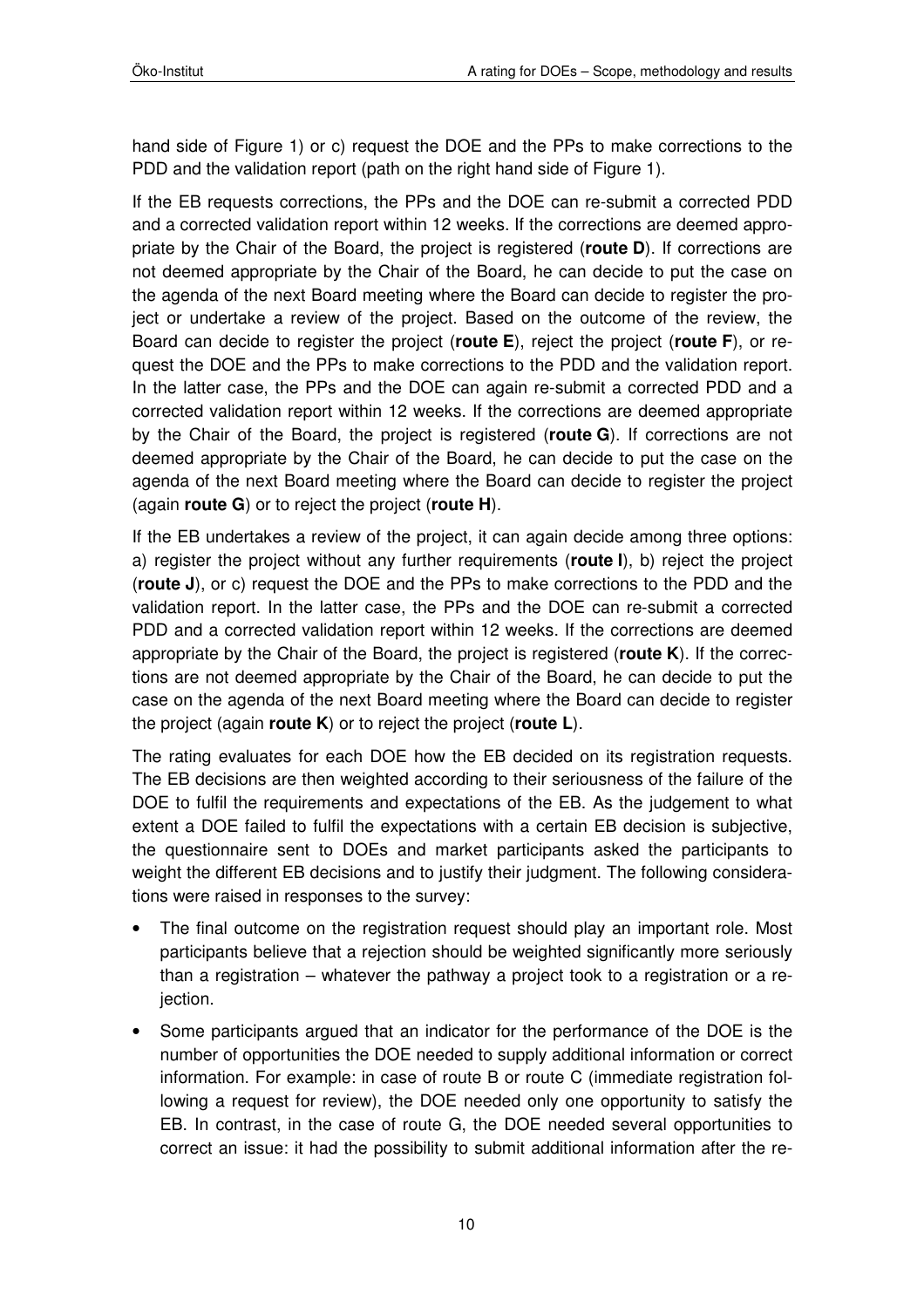quest for review was raised, after the decisions by the EB that corrections are required, during the review by the EB, and again after the second decision by the EB that corrections are required. This indicates that the DOE had repeatedly failed to ensure that corrections were appropriately made and documented even though several opportunities to do so were given.

• Some participants argued that a request for review or a review may not necessarily constitute a failure of the DOE at all, as the UNFCCC secretariat, in assessing the project, may have misinterpreted information in the PDD and validation report. Others argued that by that time the DOE already had one opportunity to provide additional clarifications and was apparently not able to address the issues satisfactorily.

Based on these considerations and the answers to the questionnaire, the different outcomes of EB decision were weighted on a scale from -1.0 to +1.0. The approach chosen is documented in Table 1 overleaf.

A score of 1.0 is used for projects that are automatically registered without a request for review by three EB members or a DNA. For such projects, the expectations of the CDM EB were apparently fulfilled. A score of -1.0 is used for projects that were rejected, not differentiating between the different routes (F, H, J and L). For projects that are registered only after a request for review (routes B, C, D, E, G, I and K), a differentiated approach is used. Values at or above zero are used for all cases because most respondents to the questionnaire agreed that a rejection should be weighed much stronger than any route leading to registration.

A score of 0.9 is used for projects that are registered without any corrections when the Board considers the project for the first time (route C). A high score is used in this case, as it was not necessary to make any corrections and the request for review may only be related to lack of transparency in the documentation or to different views among the EB members.

For each corrective action request by the Board or its Chair we subtract 0.3 points. Corrective action requests can relate to different issues. However, they always indicate that the DOE has not fulfilled the requirements or expectations of the Board, as changes to the project documentation are necessary before the project can be registered. Even if only minor issues must be corrected, one can argue that a DOE which fails to identify minor issues may also not be able to raise major issues which are sometimes more difficult to detect.

For a review of a project we also subtract 0.3 points. In case of a review, one can argue that the DOE failed to sufficiently clarify the issue in the first round and that the issues at stake are usually substantial and not editorial. For example, if the DOE only failed to check whether monitoring tables have been completed correctly by the project participants, such an issue will usually be dealt with by a correction request without undertaking a review of the project (route B or route D corresponding to 0.6 points). However, if the DOE failed to assess an issue related to additionality, the Board will usually undertake a review which will be reflected by lower points (e.g. 0.3 points for route K).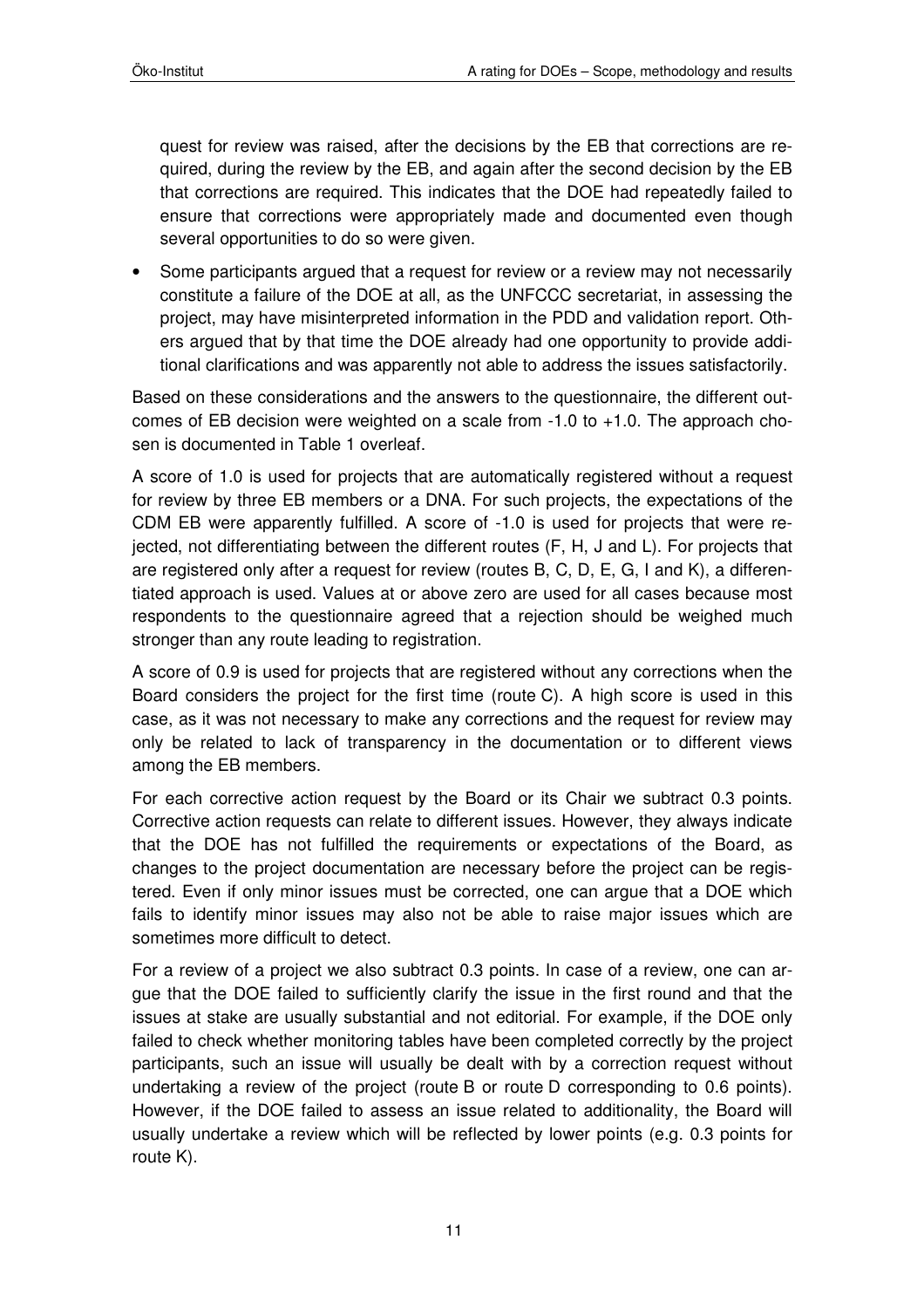$\overline{a}$ 

| <b>Decision route</b> |                                                                                                                              |        |
|-----------------------|------------------------------------------------------------------------------------------------------------------------------|--------|
| A                     | Automatic registration                                                                                                       | 1.0    |
| B                     | Registration following a request for review and immediate corrections                                                        | 0.6    |
| C                     | Registration following a request for review and consideration of the project<br>by the Board                                 | 0.9    |
| D                     | Registration following a request for review and a corrective action request                                                  | 0.6    |
| E.                    | Registration following a request for review, a corrective action request and<br>a review                                     | 0.3    |
| F                     | Rejection following a request for review, a corrective action request and a<br>review                                        | $-1.0$ |
| G                     | Registration following a request for review, a corrective action request, a<br>review and a second corrective action request | 0.0    |
| H                     | Rejection following a request for review, a corrective action request, a<br>review and a second corrective action request    | $-1.0$ |
| $\mathsf{I}$          | Registration following a request for review and a review                                                                     | 0.6    |
| J                     | Rejection following a request for review and a review                                                                        | $-1.0$ |
| K                     | Registration following a request for review, a review and a corrective ac-<br>tion request                                   | 0.3    |
| L                     | Rejection following a request for review, a review and a corrective action<br>request                                        | $-1.0$ |

Table 1: Scoring used for EB decisions on registration requests

### **2.4 Which projects were used for the rating?**

The first rating was based on projects that requested registration between 1 April 2007 (when the UNFCCC secretariat started to systematically assess all requests for registration) and 31 March 2009 and that reached a final decision status of registration or rejection within this period. Projects that were withdrawn or for which a final decision by the Board is still pending were not included. To identify the projects and their status, we used the Excel Database by UNEP/RISOE and the information displayed at UNFCCC CDM Website.<sup>2</sup>

The first rating includes 900 projects that were submitted by 14 DOEs. However, a small number of projects submitted by a DOE may not be sufficiently representative to assess whether the DOE was living up to the expectations of the CDM EB. Therefore, only DOEs were included in the rating for which at least 40 projects have been completely processed in the period from 1 April 2007 to 31 March 2009. This included the following five DOEs: BVC, DNV, SGS, TÜV-Nord and TÜV-Süd.

<sup>&</sup>lt;sup>2</sup> See http://www.cdmpipeline.org/ and http://cdm.unfccc.int/index.html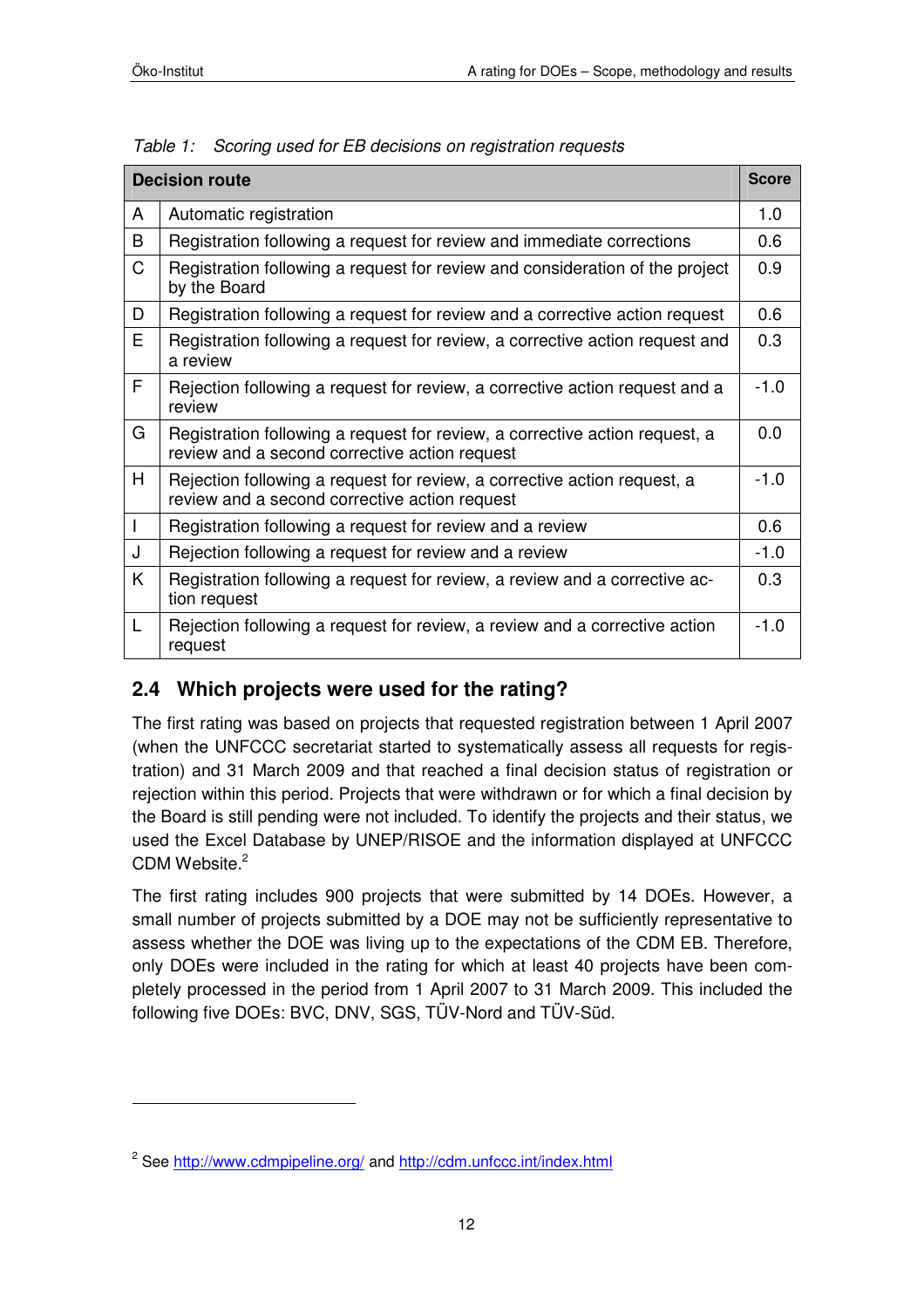### **2.5 How were the scores of the DOEs translated into a rating?**

Based on the EB decisions, a score was calculated for each DOE. To facilitate a comparison of DOEs, the score was then translated in a rating. The rating scale goes from A to E, where A indicates a very good performance and E indicates a poor performance. F indicates that the DOE has either been suspended in the past 6 months or has a score that is below the qualification for an E rating. Within each rating category the performance is differentiated: A plus sign after the letter (e.g. B+) indicates that the DOE is at a higher end within the rating category and a minus sign after the letter (e.g. B-) indicates that the DOE is at the lower end within the rating category. Table 3 below illustrates how the score is translated into a rating. For each rating the table also provides an example of the level of performance that would qualify the DOE for the respective rating.

| Rating | <b>Score range</b> | Example of the level of performance qualifying for the rating                                                                   |
|--------|--------------------|---------------------------------------------------------------------------------------------------------------------------------|
| A      | $\geq 0.94$        | 95% automatic registration<br>3% registered after corrections<br>1% registered after a review and corrections<br>1% rejected    |
| B      | $0.85 - 0.94$      | 80% automatic registration<br>16% registered after corrections<br>2% registered after a review and corrections<br>2% rejected   |
| C      | $0.73 - 0.85$      | 65% automatic registration<br>20% registered after corrections<br>12% registered after a review and corrections<br>3% rejected  |
| D      | $0.61 - 0.73$      | 50% automatic registration<br>25% registered after corrections<br>20% registered after a review and corrections<br>5% rejected  |
| E      | $0.50 - 0.61$      | 35% automatic registration<br>40% registered after corrections<br>15% registered after a review and corrections<br>10% rejected |
| F      | < 0.50             | 20% automatic registration<br>40% registered after corrections<br>20% registered after a review and corrections<br>20% rejected |

Table 2: Rating categories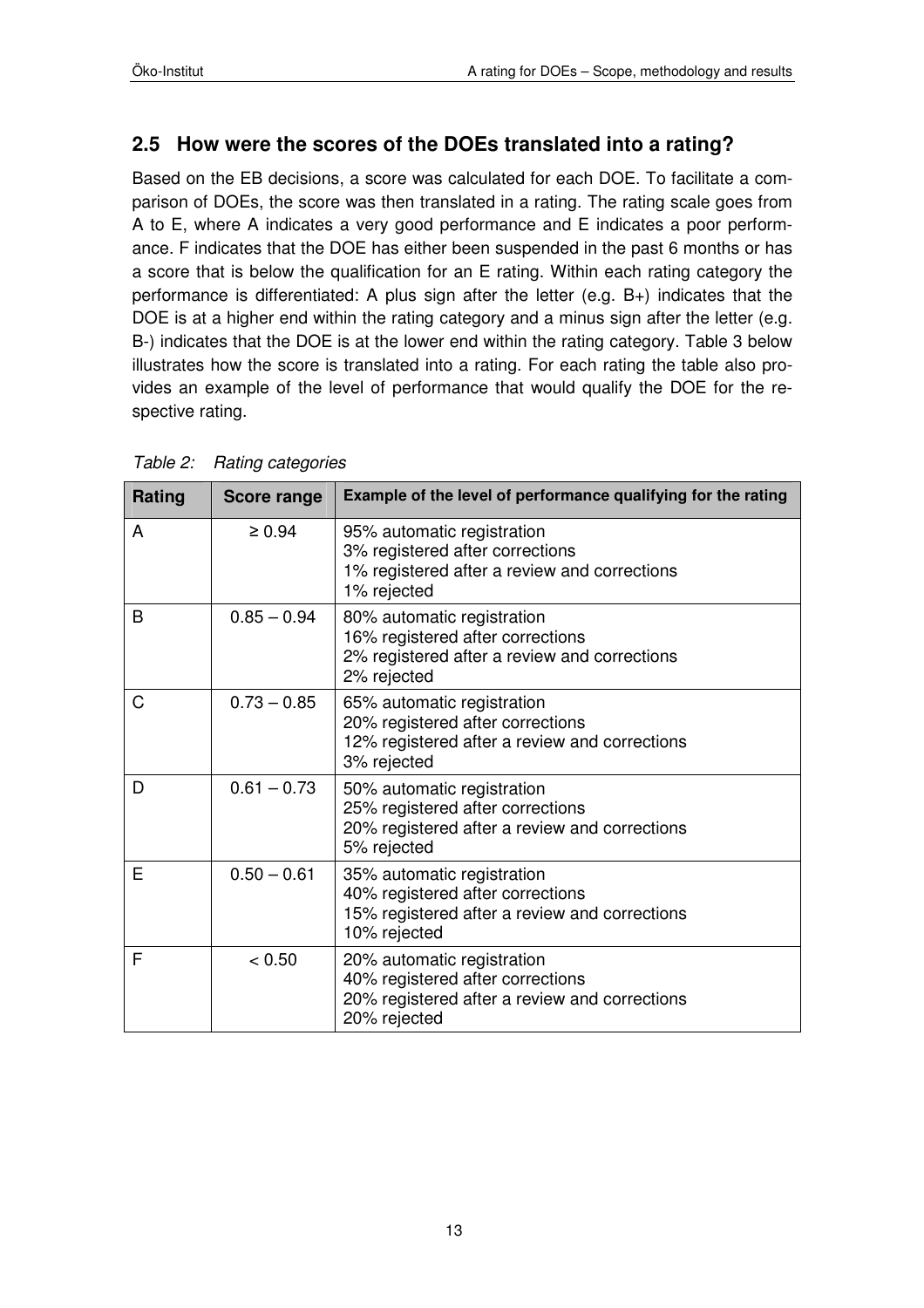## **3 Results of the rating**

The results of the rating are illustrated in Table 3. Generally, the rating for all DOEs is relatively low due to the high number of projects being rejected, reviewed or requested for corrective action by the Board. TÜV-Nord and TÜV-Süd have the best performance with a D rating. They achieved 0.66 and 0.65 points respectively. BVC has a score of only 0.43 points and receives an F rating. The reason for BVC's poor performance is their high share of projects being rejected or requested for corrective action to be taken. SGS attained 0.54 points and an E rating and is therefore in the middle ground between BVC and the TÜVs. The accreditation of DNV was recently suspended. For this reason, DNV has an F rating. Without suspension, DNV would be close to the TÜVs and receive a D- rating.

| <b>IDOE</b>                 | <b>BVC</b> | <b>DNV</b> | <b>SGS</b> | TÜV-Nord | <b>TÜV-SÜD</b> |
|-----------------------------|------------|------------|------------|----------|----------------|
| Average score               | 0.43       | 0.64       | 0.54       | 0.66     | 0.65           |
| Suspension of accreditation |            | x          |            |          |                |
| <b>IRATING</b>              |            |            |            |          |                |

Table 3: Rating results

The relatively higher ranking of the TÜVs can mainly be attributed to their higher registration success. Both DOEs have a relatively low share of projects being rejected (2% for TÜV-Nord and 3% for TÜV-Süd) compared to other DOEs (11% for SGS and 12% for BVC). For all DOEs, the share of projects that are automatically registered is below 50%; however, BVC has a significantly lower rate (24%) of automatically registered projects compared to other DOEs (35%-46%). BVC also has a high share of projects for which a review was requested and for which corrections were required. The detailed results of the evaluation are shown in Figure 2 below.